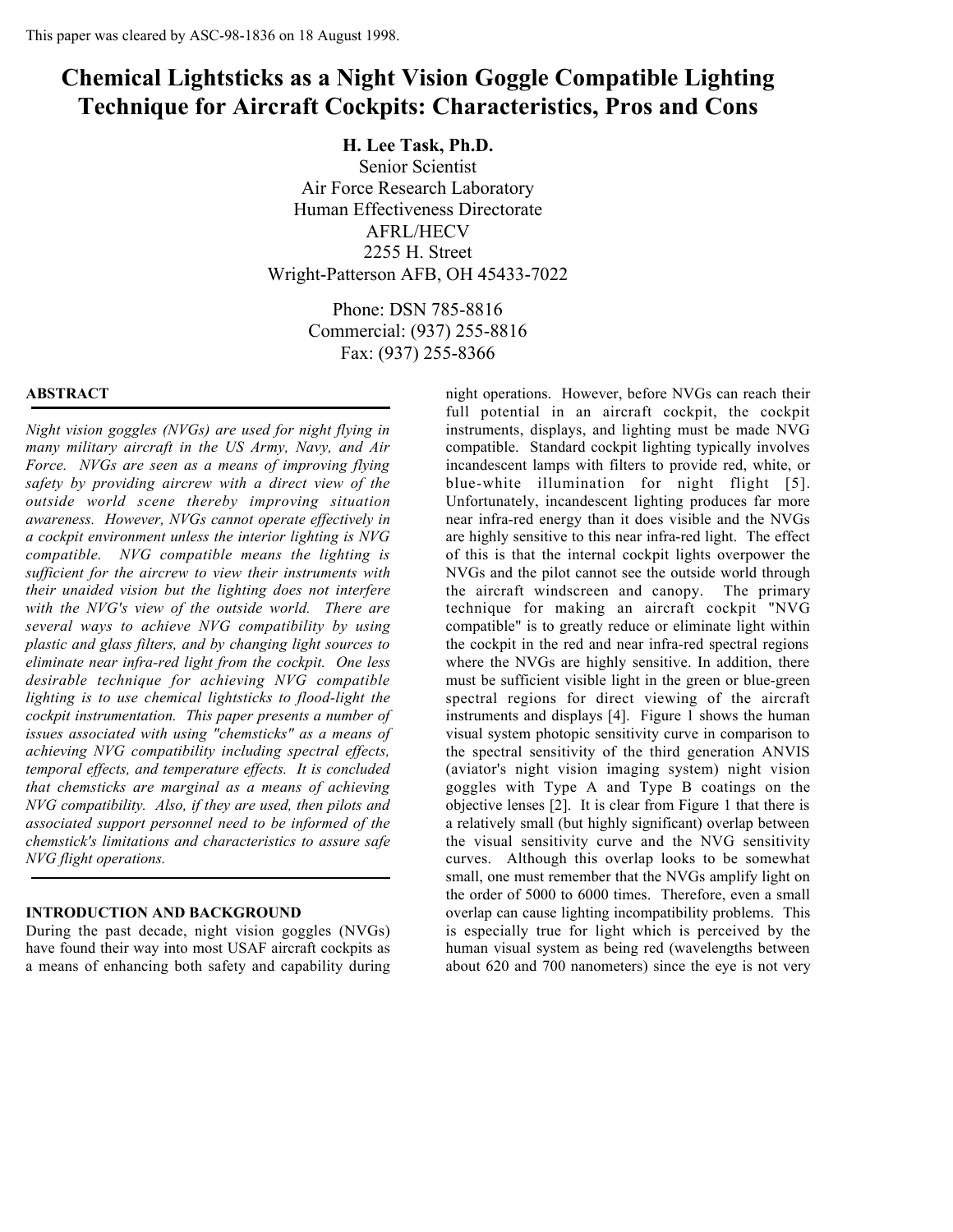| <b>Report Documentation Page</b>                                                                                                                                                                                                                                                                                                                                                                                                                                                                                                                                                                                                                                                                                                                                                                                                                                   |                             |                              |                       | Form Approved<br>OMB No. 0704-0188 |                                                    |  |
|--------------------------------------------------------------------------------------------------------------------------------------------------------------------------------------------------------------------------------------------------------------------------------------------------------------------------------------------------------------------------------------------------------------------------------------------------------------------------------------------------------------------------------------------------------------------------------------------------------------------------------------------------------------------------------------------------------------------------------------------------------------------------------------------------------------------------------------------------------------------|-----------------------------|------------------------------|-----------------------|------------------------------------|----------------------------------------------------|--|
| Public reporting burden for the collection of information is estimated to average 1 hour per response, including the time for reviewing instructions, searching existing data sources, gathering and<br>maintaining the data needed, and completing and reviewing the collection of information. Send comments regarding this burden estimate or any other aspect of this collection of information,<br>including suggestions for reducing this burden, to Washington Headquarters Services, Directorate for Information Operations and Reports, 1215 Jefferson Davis Highway, Suite 1204, Arlington<br>VA 22202-4302. Respondents should be aware that notwithstanding any other provision of law, no person shall be subject to a penalty for failing to comply with a collection of information if it<br>does not display a currently valid OMB control number. |                             |                              |                       |                                    |                                                    |  |
| <b>1. REPORT DATE</b><br>1998                                                                                                                                                                                                                                                                                                                                                                                                                                                                                                                                                                                                                                                                                                                                                                                                                                      |                             | 2. REPORT TYPE<br>N/A        |                       | <b>3. DATES COVERED</b>            |                                                    |  |
| <b>4. TITLE AND SUBTITLE</b>                                                                                                                                                                                                                                                                                                                                                                                                                                                                                                                                                                                                                                                                                                                                                                                                                                       |                             |                              |                       |                                    | <b>5a. CONTRACT NUMBER</b>                         |  |
| <b>Chemical Lightsticks as a Night Vision Goggle Compatible Lighting</b>                                                                                                                                                                                                                                                                                                                                                                                                                                                                                                                                                                                                                                                                                                                                                                                           |                             |                              |                       |                                    | <b>5b. GRANT NUMBER</b>                            |  |
| <b>Techniques for Aircraft Cockpits: Characteristics, Pros and Cons</b>                                                                                                                                                                                                                                                                                                                                                                                                                                                                                                                                                                                                                                                                                                                                                                                            |                             |                              |                       | 5c. PROGRAM ELEMENT NUMBER         |                                                    |  |
| 6. AUTHOR(S)                                                                                                                                                                                                                                                                                                                                                                                                                                                                                                                                                                                                                                                                                                                                                                                                                                                       |                             |                              | 5d. PROJECT NUMBER    |                                    |                                                    |  |
|                                                                                                                                                                                                                                                                                                                                                                                                                                                                                                                                                                                                                                                                                                                                                                                                                                                                    |                             |                              |                       | 5e. TASK NUMBER                    |                                                    |  |
|                                                                                                                                                                                                                                                                                                                                                                                                                                                                                                                                                                                                                                                                                                                                                                                                                                                                    |                             |                              |                       | <b>5f. WORK UNIT NUMBER</b>        |                                                    |  |
| 7. PERFORMING ORGANIZATION NAME(S) AND ADDRESS(ES)<br>Air Force Research Laboratory Wright-Patterson AFB, OH 45433-7022                                                                                                                                                                                                                                                                                                                                                                                                                                                                                                                                                                                                                                                                                                                                            |                             |                              |                       |                                    | 8. PERFORMING ORGANIZATION<br><b>REPORT NUMBER</b> |  |
| 9. SPONSORING/MONITORING AGENCY NAME(S) AND ADDRESS(ES)                                                                                                                                                                                                                                                                                                                                                                                                                                                                                                                                                                                                                                                                                                                                                                                                            |                             |                              |                       |                                    | 10. SPONSOR/MONITOR'S ACRONYM(S)                   |  |
|                                                                                                                                                                                                                                                                                                                                                                                                                                                                                                                                                                                                                                                                                                                                                                                                                                                                    |                             |                              |                       |                                    | 11. SPONSOR/MONITOR'S REPORT<br>NUMBER(S)          |  |
| 12. DISTRIBUTION/AVAILABILITY STATEMENT<br>Approved for public release, distribution unlimited                                                                                                                                                                                                                                                                                                                                                                                                                                                                                                                                                                                                                                                                                                                                                                     |                             |                              |                       |                                    |                                                    |  |
| <b>13. SUPPLEMENTARY NOTES</b><br>The original document contains color images.                                                                                                                                                                                                                                                                                                                                                                                                                                                                                                                                                                                                                                                                                                                                                                                     |                             |                              |                       |                                    |                                                    |  |
| 14. ABSTRACT                                                                                                                                                                                                                                                                                                                                                                                                                                                                                                                                                                                                                                                                                                                                                                                                                                                       |                             |                              |                       |                                    |                                                    |  |
| <b>15. SUBJECT TERMS</b>                                                                                                                                                                                                                                                                                                                                                                                                                                                                                                                                                                                                                                                                                                                                                                                                                                           |                             |                              |                       |                                    |                                                    |  |
| 16. SECURITY CLASSIFICATION OF:<br><b>17. LIMITATION OF</b>                                                                                                                                                                                                                                                                                                                                                                                                                                                                                                                                                                                                                                                                                                                                                                                                        |                             |                              |                       | 18. NUMBER                         | 19a. NAME OF                                       |  |
| a. REPORT<br>unclassified                                                                                                                                                                                                                                                                                                                                                                                                                                                                                                                                                                                                                                                                                                                                                                                                                                          | b. ABSTRACT<br>unclassified | c. THIS PAGE<br>unclassified | <b>ABSTRACT</b><br>UU | OF PAGES<br>5                      | <b>RESPONSIBLE PERSON</b>                          |  |

**Standard Form 298 (Rev. 8-98)**<br>Prescribed by ANSI Std Z39-18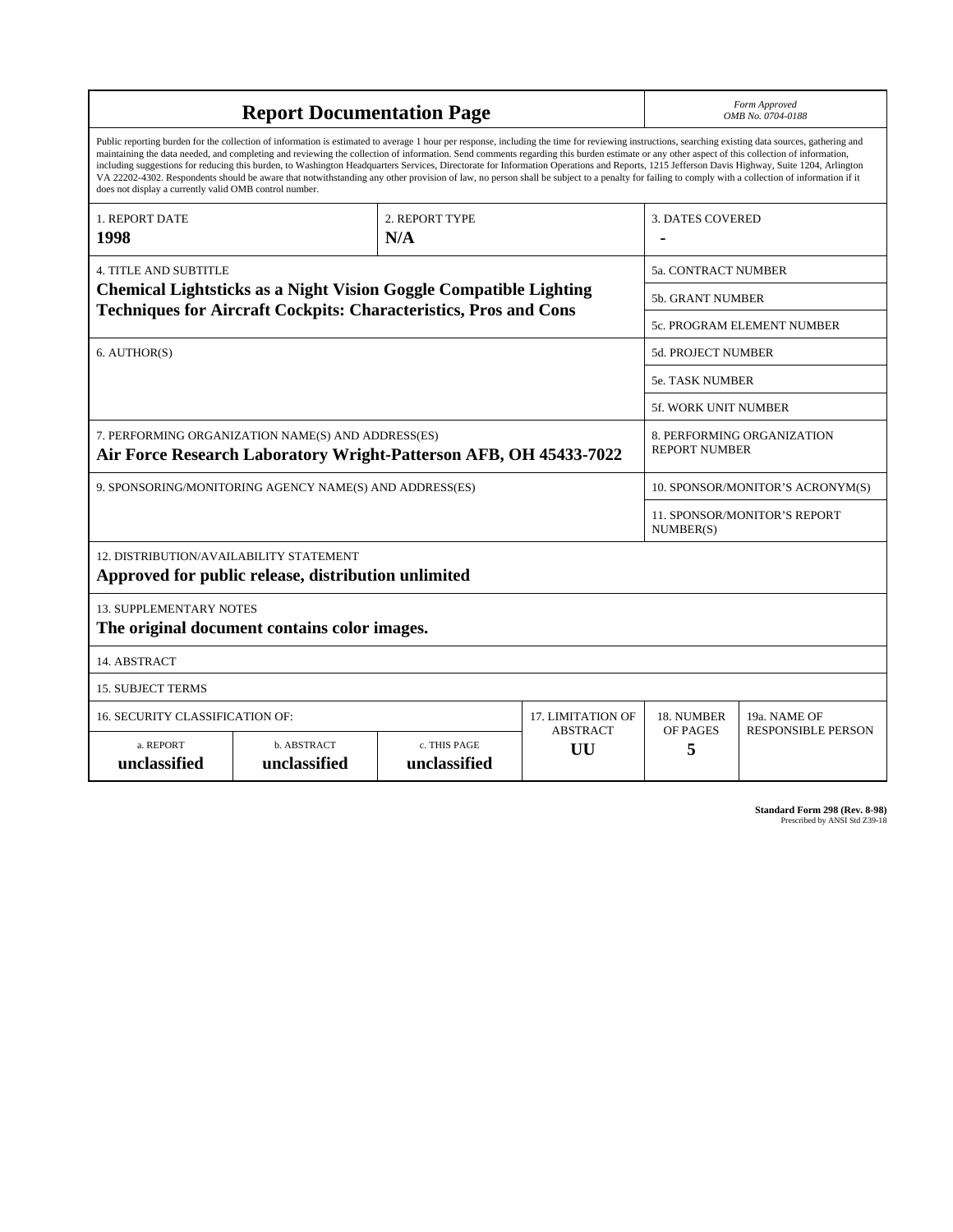sensitive here but the NVGs are. The NVIS (night vision imaging system) B coating was devised to shift the NVG spectral sensitivity away from some of the lower red wavelengths so that red could be used in the cockpit without significantly interfering with the NVGs.



Figure 1. Relative spectral sensitivity of night vision goggles (with NVIS A and B coatings) compared to human vision.

Techniques have existed for some time to make the aircraft cockpit NVG compatible [4] and these techniques have continued to be improved. However, modifying an aircraft cockpit to make it properly NVG compatible according to the NVG compatible lighting Mil Spec [2] can be expensive. For this reason, operational squadrons have looked for cheaper and hopefully, temporary means of making the cockpit NVG compatible. One of these approaches is to use inexpensive green chemical light sticks [3], commonly referred to as "chemsticks", to provide flood-lighting of aircraft instruments. Not surprisingly, the list of military uses on the packaging of these lightsticks does not include use as a means of obtaining aircraft cockpit NVG compatibility [3]. The chemsticks emit no infra-red radiation (unlike incandescent lights) but they do have a relatively long emission tail in the red part of the spectrum. Figure 2 is a composite graph showing the typical chemstick emission spectrum (for green chemsticks [3]; they do come in other colors including near-infra-red), the human visual sensitivity curve, and the NVIS A and B curves. From this graph it is apparent that the chemsticks have a good spectral distribution in terms of providing light that the human visual system can easily see, but they do have a somewhat long tail that overlaps the low end of the NVG sensitivity curves.

The chemsticks that have been used for NVG compatible cockpit lighting come in 3 sizes of cylindrical shapes as shown in Table 1. Chemical light sticks have been produced in other shapes but they contain the same chemicals as the ones measured for this study.



Figure 2. A typical chemstick emission spectrum compared to human vision spectral sensitivity and NVG spectral sensitivity

Table 1. Chemstick sizes typically used in aviation

| Size   | Length (in) | Diameter (in) |
|--------|-------------|---------------|
| Small  |             | 3/16          |
| Medium |             |               |
| Large  |             |               |

The chemsticks are activated by physically breaking the glass ampule that is contained within the plastic outer casing. This releases the chemical inside the glass ampule which mixes with the chemical in the outer case. The light stick is usually vigorously shaken to mix the two chemicals together thoroughly. The light stick begins to emit light immediately after activation.

## **CHEMSTICK CHARACTERISTICS**

#### *Spectral shift with time*

Prior to this investigation, it was thought that the chemsticks had fairly stable spectral distributions. However, spectral distribution measurements of fourteen lightsticks showed that there was a greater than expected variance. In an effort to track down the source of this variance, several lightsticks were measured at different times after activation. Figure 3 shows the results of these measurements. The spectral distribution of the lightstick output shifts toward the red as a function of time after activation. It is possible to calculate the NVG compatibility of these spectral distributions using the methods called out in military specification (Mil Spec) MIL-L-85762A [2]. Table 2 is a summary of these calculations that show that the chemstick spectral distribution is not in compliance with this NVG light specification and that it becomes somewhat worse with time after activation. According to Table 2, after 92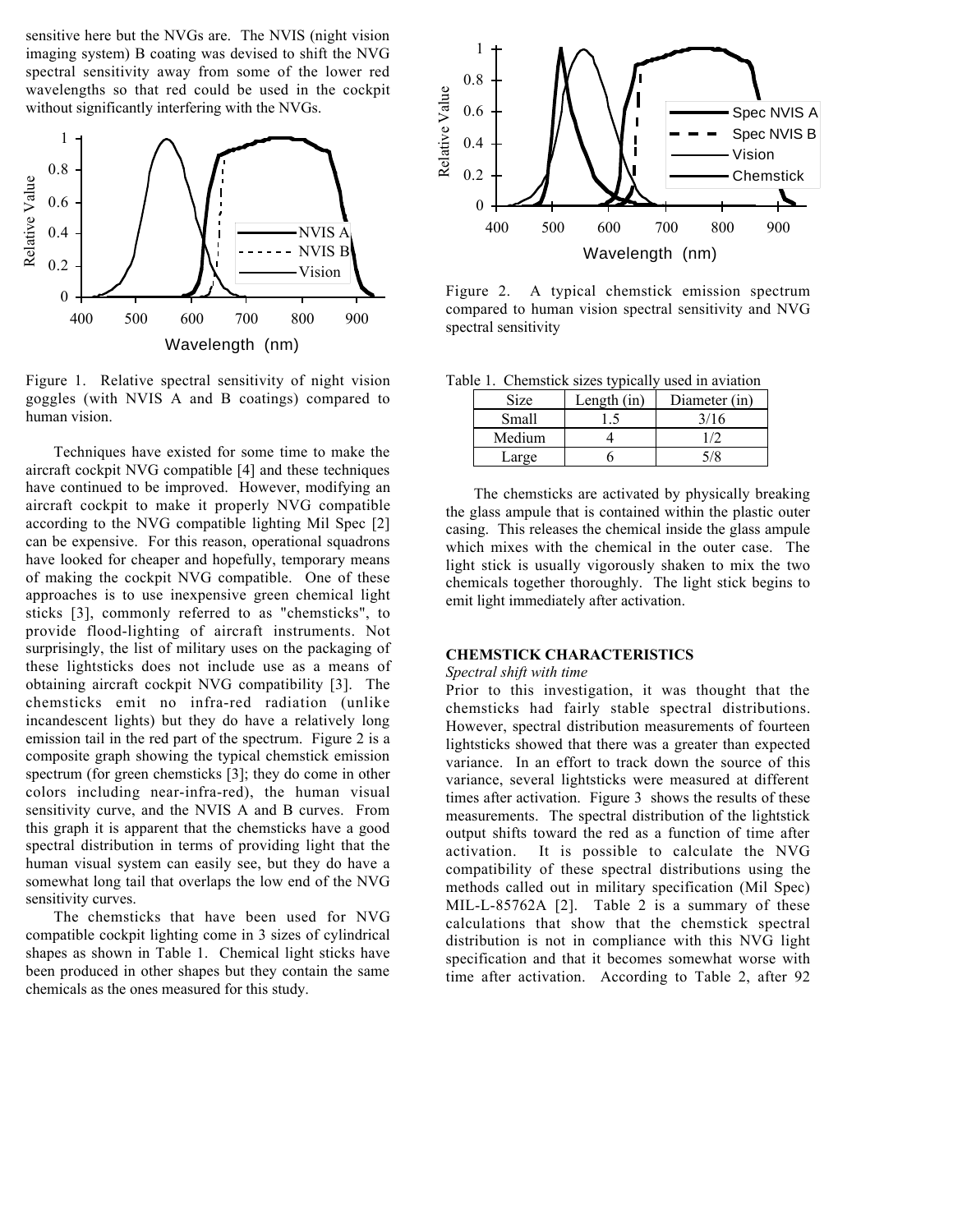minutes the chemstick spectral emission produces radiation in the NVIS A spectral region that is 10.82 times higher than the Mil Spec allows. This means that chemsticks are not in compliance with the Mil Spec, although, from a practical standpoint, they are considerably better than incandescent lighting by many orders of magnitude.



Figure 3. Chemstick spectral emission shift as a function of time after activation.

Table 2. Effects of time after activation on NVG compatibility. Each value is the average of measurements made on 3 chemsticks.

| Time after | X spec value | X spec value  |
|------------|--------------|---------------|
| Activation | NVIS A       | <b>NVIS B</b> |
| min        | 7.69x        | 3.34x         |
| 50         | 10 12        | 4.46          |
|            | 10.82        | 4 75          |

#### *Luminous output versus time*

One of the worst characteristics of chemsticks is that they slowly decay with time. That is to say, their light output decreases slowly with time, which makes it difficult for a crewmember to notice when the light level is getting too low until it is too late. Figure 4 is a graph showing the luminous decay characteristics of 14 chemsticks. These were all designated as "12 hour" chemsticks [3] and correspond to the "large" size chemstick described in Table 1. There are three main points to notice regarding this figure. First, there is a fairly significant variation in the luminance level as a function of time from lightstick to lightstick (the upper and lower dashed lines are  $+/- 2$ standard deviations). Second, the light level drops off rapidly in the first few minutes and then drops off somewhat more slowly after that. Third, even though these are designated as "12 hour" light sticks, it is

apparent from the graphs that after only 3 1/2 hours the light level is down quite substantially from starting light levels. It is the variability from stick to stick and the insidiously slow light fall off with time that make chemsticks a potentially dangerous method of making an aircraft cockpit NVG compatible. The variability makes it difficult to establish specific guidelines on how to set up a cockpit for NVG compatibility using chemsticks and the slow light loss with time makes it hard for the pilot to determine when the sticks have gotten too dim to be able to see critical instrument readings.



Figure 4. Variation in chemstick luminance decay with time for 14 chemsticks. The dotted lines are +/- 2 standard deviations.

#### *Temperature effects on luminous output*

In order to determine if temperature affects the luminous decay rate of the chemsticks, a special apparatus was designed and fabricated. The chemsticks, after activation, were placed in a transparent cylindrical cell that contained a holding mount to clamp onto the chemstick and a circulating, cooling/heating liquid. The liquid was set to the desired temperature and maintained physical contact during the time the chemstick was being measured. Both 4 inch and 6 inch chemsticks were tested at 3 different temperatures: 50, 70, and 80 degrees F. Figure 5 shows a summary of the results for the 4 inch chemsticks (the results for the 6 inch sticks were similar). Each curve is the average of 5 chemsticks. The decay effects of the 70F and 80F temperatures are similar although it appears the 70F starts off higher, decays more rapidly at first, and then decays more slowly after about 30 minutes. The 50F luminous decay is dramatically different. When first activated it is considerably lower in luminous output than either of the other two temperatures and it stays substantially lower throughout the two hour time period The state of the control of the control of the state of the state of the state of the control of the control of the motion of the different and that that is a standard deviations.<br>
The pre-attate of the cheminical control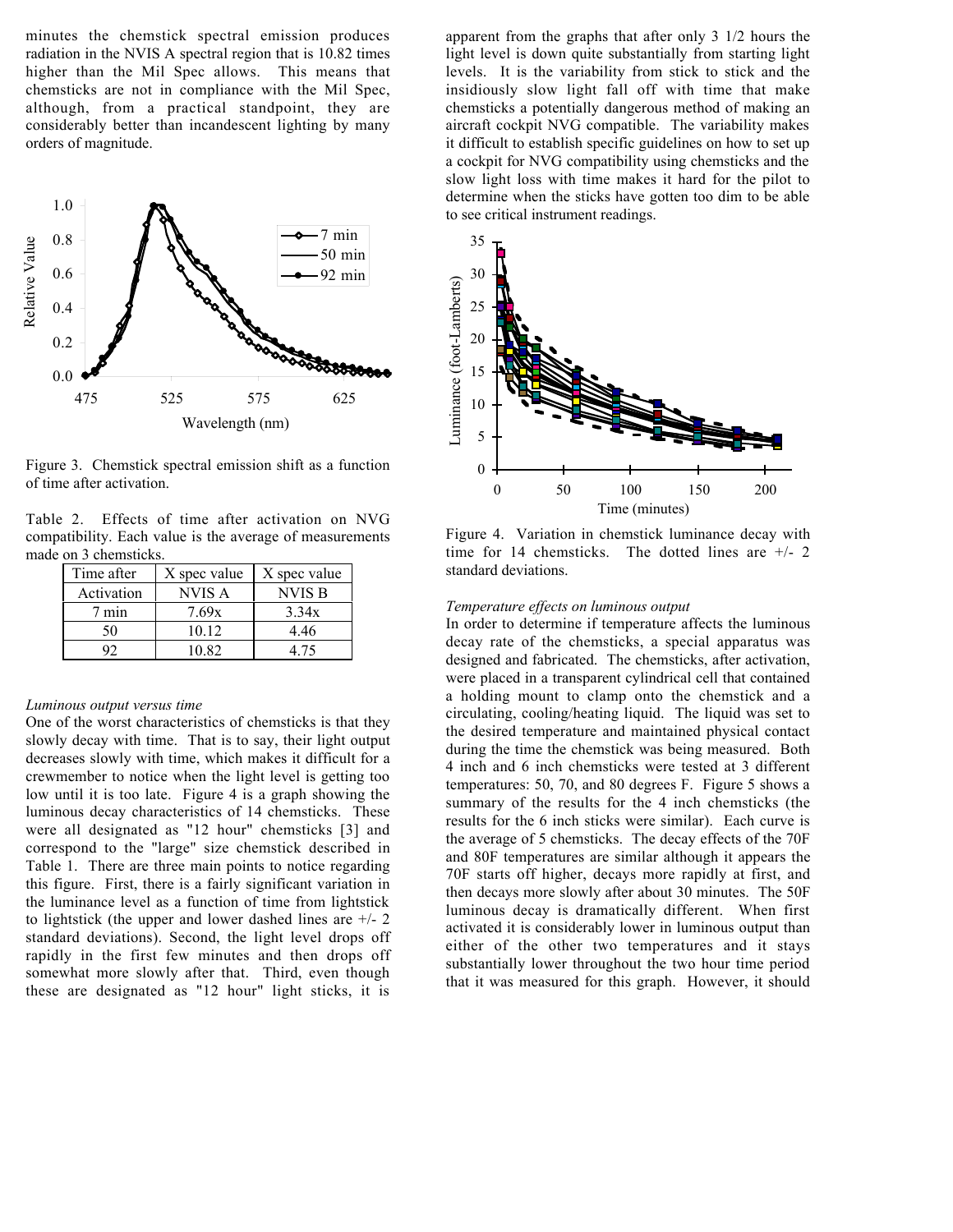be noted that after about 20 minutes the 50F light output is relatively constant for this two hour measurement period unlike the higher temperatures.



Figure 5. Effect of temperature on chemstick luminance decay.

During the time these chemsticks were being measured under various conditions a useful trick was discovered [1]. If the chemsticks were refrigerated (about 35F - NOT frozen) and then immediately activated in a room temperature (about 70F) air environment, then the luminous decay characteristics were significantly modified. Figure 6 shows the average of 2 chemsticks that were refrigerated (about 35F) before activation in a 70F air environment (dashed line) compared to the average of 2 chemsticks that were kept at room temperature and then activated (solid line). The refrigerated chemsticks started with a lower luminous output and dropped rapidly similar to the liquid cooled 50F sticks of Figure 5. However, as the chemsticks gradually warmed up in the 70F room temperature environment the luminous output actually increased until about the 1 hour point. After the 1 hour point these sticks slowly decayed. The significance of this effect is that it is possible to obtain a more uniform luminous output for a relatively long time (about 3 hours) if the chemsticks are thoroughly cooled prior to being activated in a room temperature cockpit environment. The chemsticks in this experiment remained overnight in the refrigerator to make sure they were completely cooled throughout. They were also taken directly from the refrigerator to the measurement room so only about 5 to 10 minutes elapsed between the time they were taken from the refrigerator and the time they were activated as shown on the graph. If a longer time elapses between removal from refrigeration and activation then one would expect somewhat different results.



Figure 6. Demonstration of technique to reduce the rate of chemstick luminance decay by refrigerating the chemstick prior to use. The solid line is a chemstick at room temperature activated in room temperature; the dashed line is a chemstick refrigerated to about 35 degrees F then activated in room temperature (70 deg F).

# **DISCUSSION AND CONCLUSIONS**

Although these chemsticks do not meet the MIL-L-85762A requirements for NVIS radiance by several times as noted in Table 2, their spectral distribution is such that they are reasonably compatible with the NVG spectral sensitivity. This assumes the chemsticks are positioned in the cockpit such that the NVGs cannot directly view them and such that they do not cause a direct reflection in the windscreen or canopy. The rationale for the Mil Spec on NVIS radiance was that no light source in the cockpit would have an apparent luminance, when viewing through the NVGs, any greater than tree bark (about 10% reflective) in starlight. This is a very stringent specification level.

All measurements of light output in this effort were actually a measure of the surface luminance of the chemstick itself. This provided a convenient and repeatable means of investigating the effects of time and temperature on the output of the chemsticks. The light levels measured (typically several foot-Lamberts to tens of foot-Lamberts) are far brighter than what the instrument panel indicia should be in order to provide sufficient, but low level, lighting for NVG operation (or ordinary night flying, for that matter). Instrument panel lighting would normally be set to less than a tenth of a foot-Lambert by the pilot in order to achieve comfortable lighting levels for night flying. However, if one is flying with NVGs, which have a light output of a few hundredths of a foot-Lambert (for very low outside illumination nights) to a couple of foot-Lamberts (for high moon illumination nights), it might be necessary for the